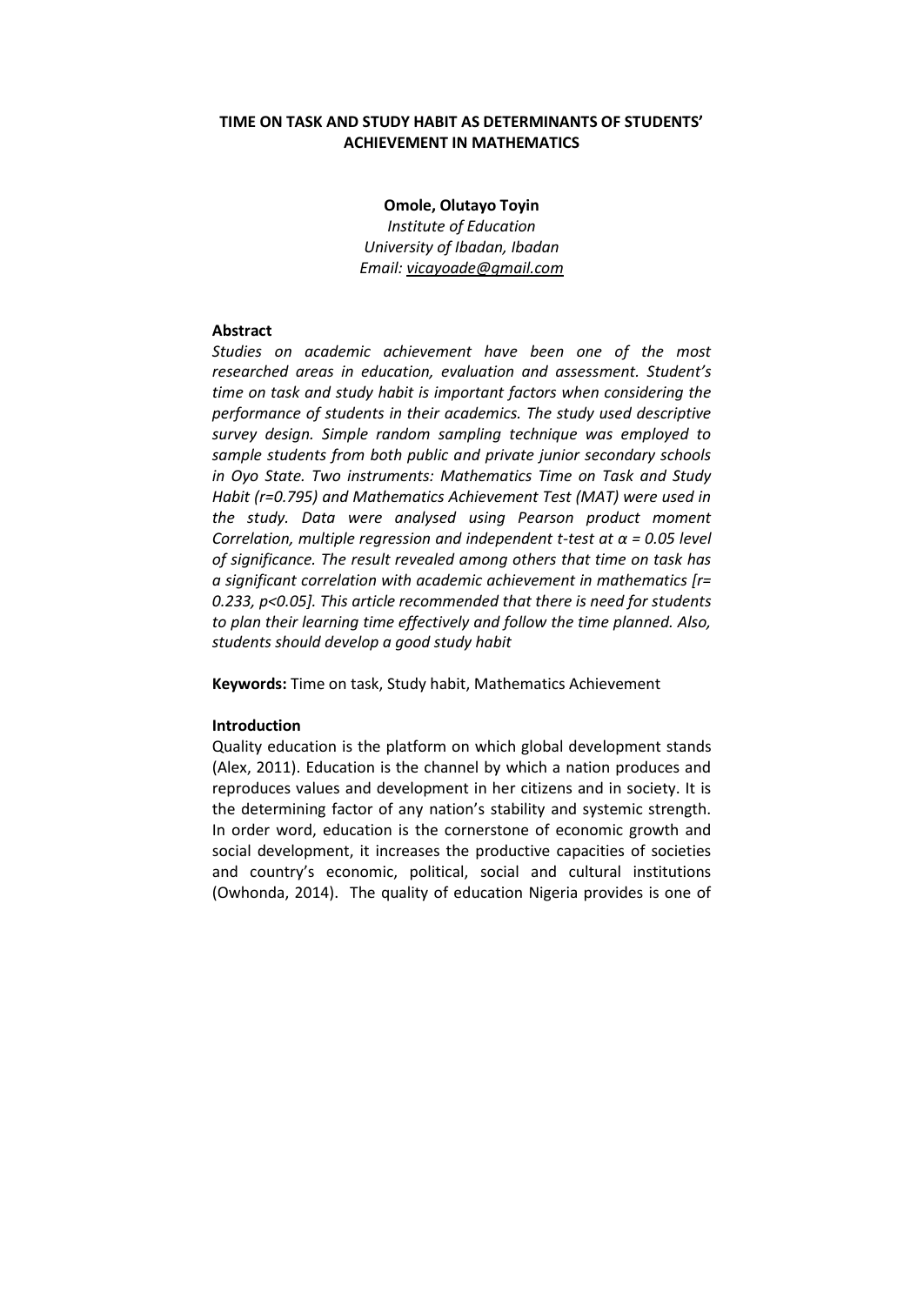the major sources of her present state of national consciousness, character and growth. Omiebi-David (2004) stated that education is an intentional process that brings about the change of behaviour, conduct and the acquisition of knowledge, skills, and concepts in a learner by exposing him to activities aimed at practical results. It involves the acquisition of functional skills, moral identity, and ambition to succeed in life and improve the society.

Quality teaching and quality learning have taken a central stage in education these days irrespective of the level of educational level in our environment and quality education is still referred to as the bedrock of quality learning. This lack of quality in our educational system mostly at the primary and secondary school levels could be one of the reasons for poor performance of students in their academic pursuit. Quality is expected to reflect in the activities of every stakeholder, beginning from the curriculum planner down to the students. The unsatisfactory situation of students' academic performance necessitates this study.

Quality teaching and learning presents education with a range of challenges at a time when education sector is coming under pressure from globalisation through increased international competition, students paying high fees and demanding for quality, parents demanding for employability of their wards, industry demanding quality workplace skills and government demanding accountability from tax payers' investment in education. For education not to fail in its responsibilities, there is need to develop quality teaching and learning culture and framework, a culture of excellence in teaching and learning that will inform school teaching and learning policy, develop school strategies for teaching and learning and raise teaching standards. These would enhance the standard and quality of educational experiences provided to the students and this will build a good school teaching culture.

Teachers need to create an environment that will foster students' love for learning but the environment that will help students build skills useful in a world where jobs are increasingly information and knowledge based (Katrina, 2013). According to Katrina (2013), learners have to be at the centre of what happens in the classroom with activities focused on their cognition and growth. They have to actively engage in learning in order to become self-regulated learners who are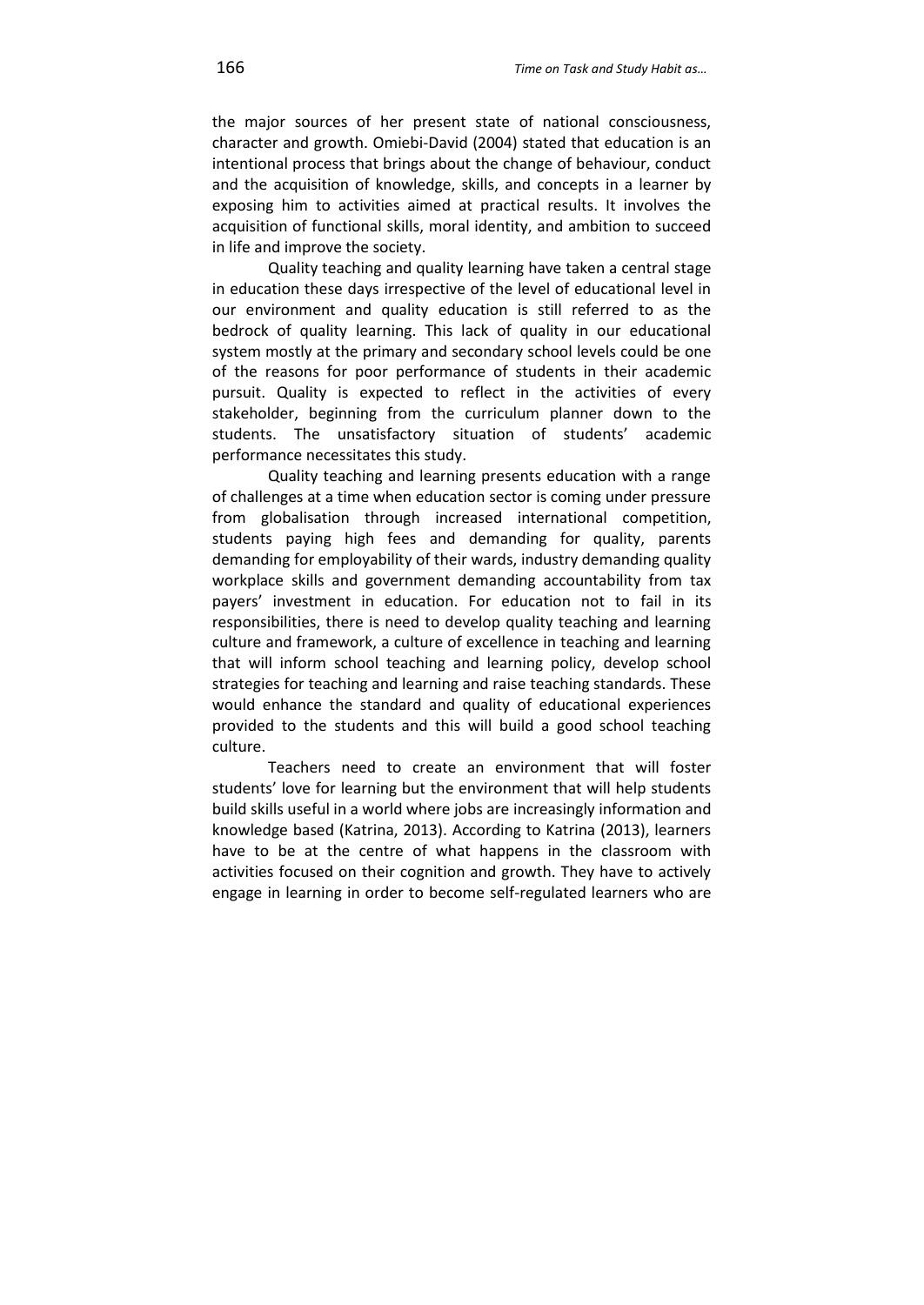able to control their emotions and motivations during the study process, set goals and monitor their own learning. Groft in Katrina (2013) argued it is important to develop students' ability to go beyond learning in the classroom, to question and apply learning in new situations.

Time-on-task refers to the amount of time students spend attending to school-related tasks (Prater, 1992), such as following directions and engaging in learning activities. Time-on-task is also sometimes referred to as engaged time. Also, time on task is the amount of time that students are actively engaged in learning tasks during lesson hours. According to Poway (2002), time on task refers to portions of time when students are paying attention to learning tasks and attempting to learn. Time on task (Engaged time) excludes the time students spend socializing, wandering about with no apparent purpose, daydreaming, or out of the classroom.

Time on task plays a vital role in improving student's academic performance and achievements. Each and every student should have time management ability which includes setting goals and priorities, using time management mechanism and being organized in using time. More so, time management is only possible through self-motivation, performance, ability and external motivation (Brigitte, Claessens, Eerde and Rutte, 2005). There are few activities performed by today's students, which act as a barrier between them and their academic performance and due to mismanagement of time they have left some gaps behind. There is no one right way to manage our time, however, it is important to get to know our self, so we can make good decisions about how to use our time. Likewise, in the process of providing educational services, this issue has been a subject of interest discussed and emphasized in several platforms and an attempt has been initiated to assess and analyze time and the time management attitudes and behaviours of students in educational institutes (Denlinger, 2009). However, consideration needs to be given to the quality of the time spent as well as the quantity of time spent on the learning task.

In addition, the following instructional conditions are associated with time on task: interactive activities with a teacher, carefully prepared activities and closely monitored seat work, focusing students' thoughts on cognitive strategies and on motivational tasks, immediate feedback, focused questions, praise and reinforcement,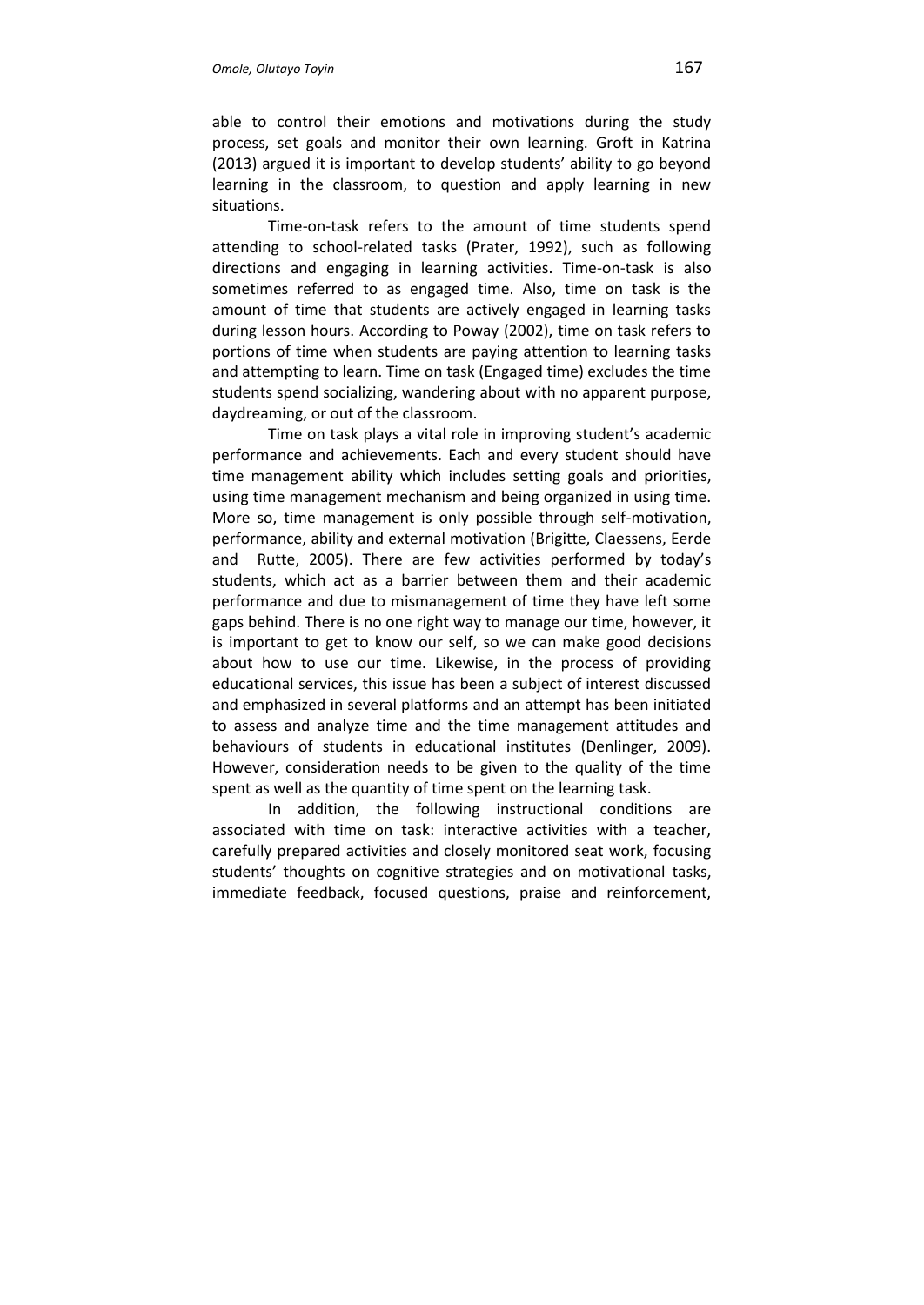listening and thinking, discussion, review, thinking out loud and drill and practice (Poway, 2002)

In 1963, John B. Carroll introduced a model of school learning that attempted to explain the role of the time variable and its relationship to learning rate and academic achievement. Since that time, a number of studies have produced results which encourage the conclusion that the amount of time pupils spend actively engaged in learning is related to their achievement outcomes (Anderson, 1973; Berliner and Rosen- shine, 1977; Bloom, 1974, 1976). These reported relationships between amount of learning time and achievement lead logically to speculation about the effects upon performance, increasing the proportion of instructional time pupils spend on-task. The importance of the time variable to learning is explicit in Carroll's model. The critical variables in the model are (1) time needed to achieve a task and (2) time actually spent on the task. These variables determine the degree of learning. The relationship among these variables is expressed in the formula:

Degree of learning = (time actually spent)  $\div$  (time needed)

Bloom's (1974) studies of the relationship between time and learning suggest that increased time-on-task increases achievement and most classrooms contain children who attain only a low degree of learning, perhaps because the amount of time they are actively engaged in learning is low in comparison to the time needed for them to learn.

Alex (2011) described a habit as something that is done on scheduled, regular and planned basis that is not relegated to a second place or optional place in one's life. It was further stated that a habit is what is simply done, no reservation, no excuses and no exceptions. Thus, the habit formed can be improved upon by constant practice; and it is very hard to give up a habit once it is formed. Furthermore, to study is to buy out the time and dedicate self to the application and task of study, and to become engrossed in a process of learning, practice, enlightenment and education of one's self (Alex,2011). Therefore, study habit can be derived from the above as buying out a dedicated schedule and uninterrupted time to apply one's self to the task of learning. Study habit is an action such as reading, taking notes, holding study groups which the students perform regularly and habitually in order to accomplish the task of learning. In more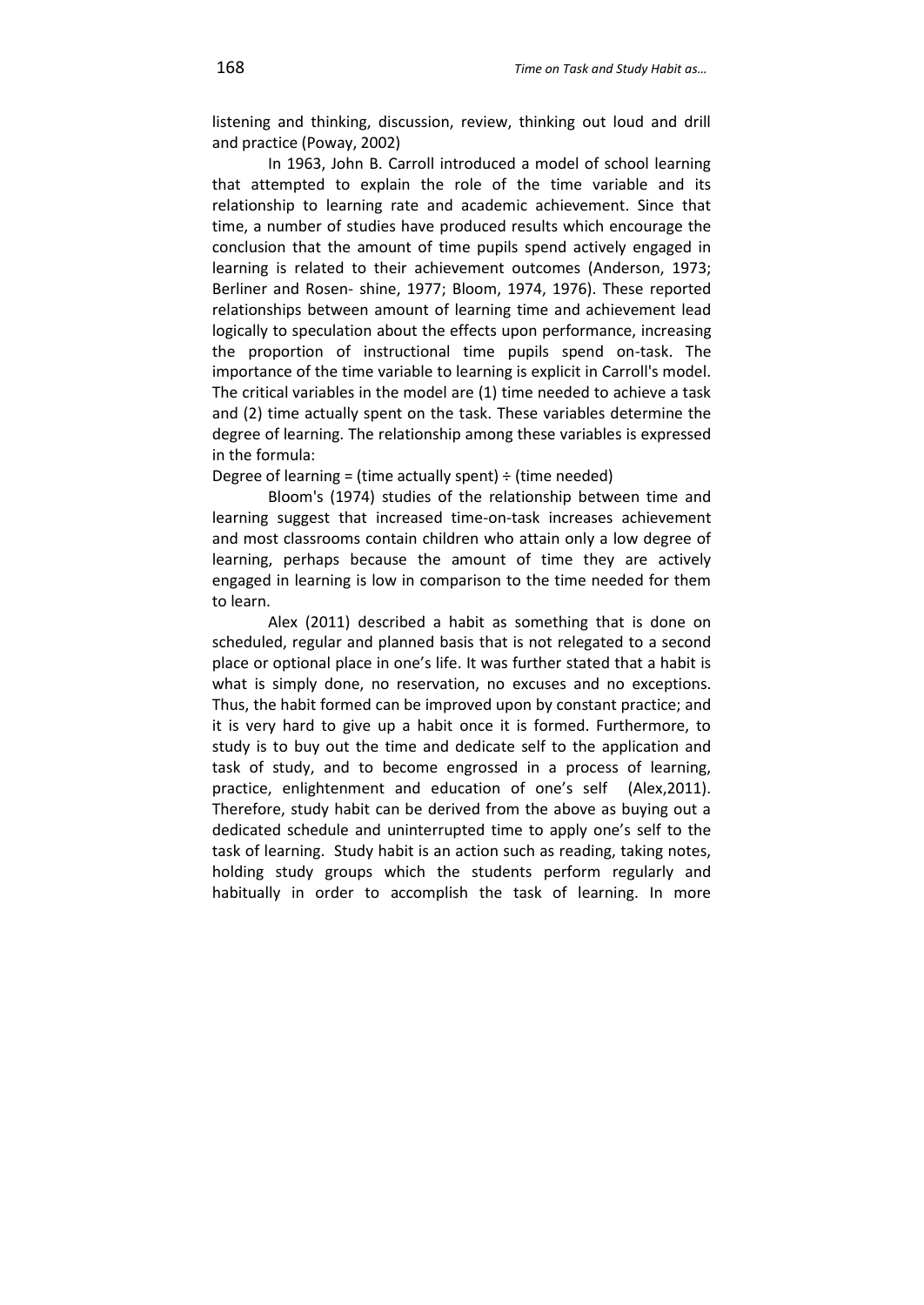operational term reading habits is often considered in terms of the amount of materials being read, the frequency of reading as well as the average time spent on reading (Wagner, 2002), and this habit can be cultivated (Wijesuriya, 1995).

A creative and pragmatic education involves the habit of personal investigation. The act of personal investigation requires selfstudy to be followed by self-thinking and analysis. Self-study, otherwise referred to as reading at one's own accord, requires a habit, which is known as reading habit. Reading makes way for a better understanding of one's own experiences and it can ban exciting voyage to selfdiscovery (Owusu-Acheaw, 2014). The quality of development of any nation depends on the level of education and the literacy level of her people. Nigeria cannot produce competent people or experts in differently fields if the foundation of her education is not laid upon good study culture. The essence of education is in ability to read and write, therefore to cultivate and propagate study habit in our school children is to promote literacy and quality education, which determines the state of national development. This above statement was supported by Greene (2011) as he posited that reading habit is best formed at a young impressionable age in school, but once formed it can last one's life time. If school children are inducted into good studying habit at the primary school, then strong based education would be laid. Effective reading is important avenue of effective learning and reading is interrelated with the total educational process and hence, educational success requires successful reading habit. Before the advent of the television, both the young and the old found enough time to read, but it has become a thing of the past. Palani (2012) gave credence to the above statement when he posited that nowadays, reading habit has lost its importance as both the young and the old are glued to the television. Africa is a not reading society, but chatting society, the background of learning through culture, the cultural habit of people. In this part of the globe we prefer listening and chatting to reading (Busayo, 2011, cited in Sangkaeo, 1999). In the light of this, creating good study habits is very germane to African children/students' success in schools.

Academic achievement is the level of performance that is exhibited by an individual (Ireogbu, 1992). In other words, it is the degree of success attained at the end of an academic exercise which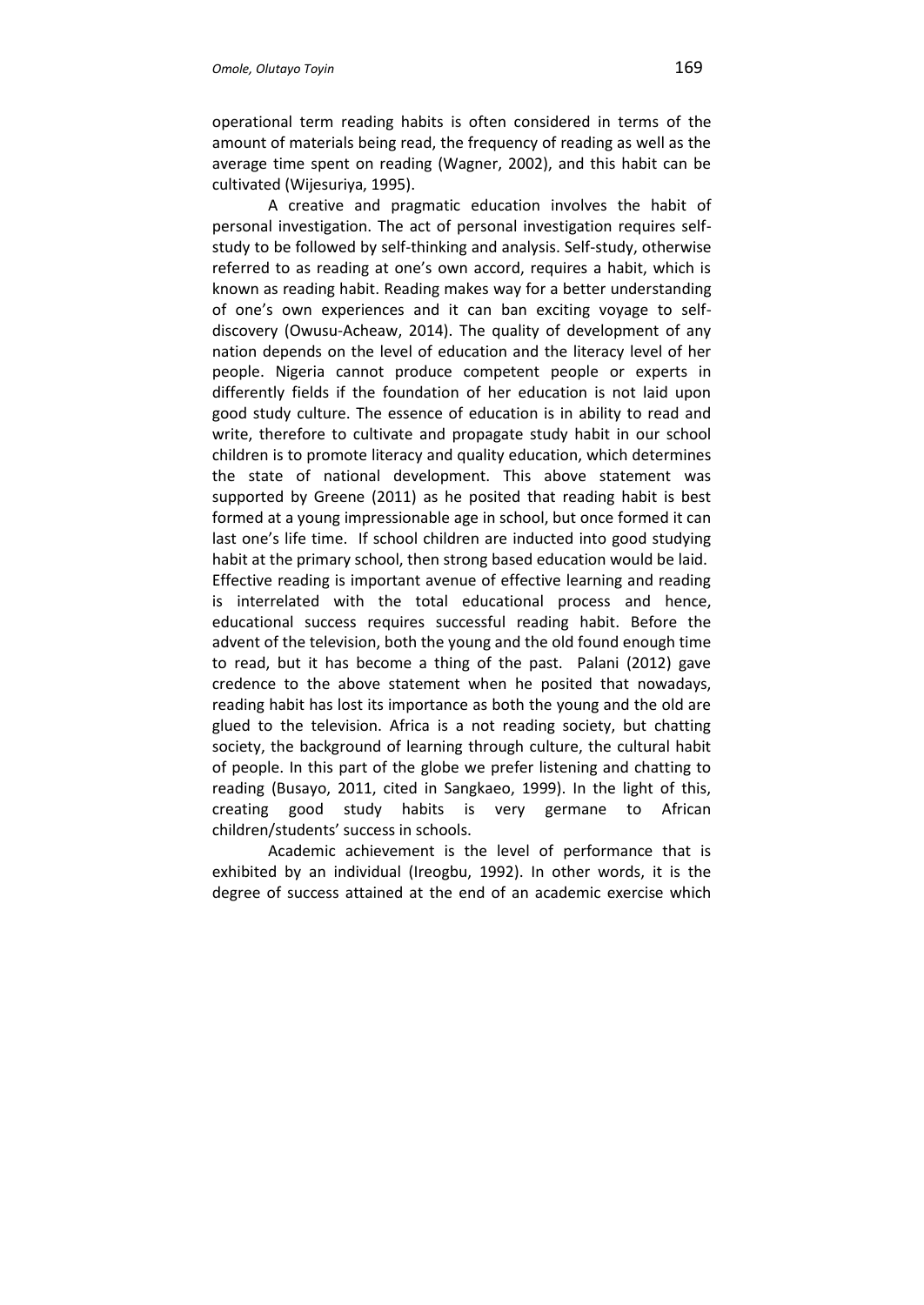can be conceived to mean the extent one is able to accomplish after learning has taken place. Academic achievement can be known as the level of efficiency and knowledge demonstrated by an individual after learning has occurred (Irogbo 2002), Odinko (2014) and Oguniyi (1996). Also sees it as the extent to which a student, teacher and institution has achieved their educational goals. Academic achievement is commonly measured by examination or continuous assessment (Adedipe, 1985) but there is no general agreement on how it is best tested. Achievement encompasses ability and performance (Busari, 2000 and Ireogbu, 1992). Ability (cognitive and affective) and performance (psychomotor)

Achievement had been the major indicator over the years in the measurement of educational outcomes. The performance and effectiveness of teachers is based on how well the students had achieved in and out of the school (Odinko, 2014) and (Fabayo, 1998). Osokoya, (1998) sees it as the outcome of education.

Poor performance in test and examination is caused by various factors which incudes but not limited to inability to manage time on task, poor and ineffective study habit by students. It has been observed that the students' inability to effectively plan their time on task which includes study time a have affected achievement of students in understanding concept taught in class. Based on the above, this study looked at the interacting and main relationship among the variables (students' time on task, and study habit) of the study on achievement in Mathematics at the junior secondary school.

#### **Research Questions**

- 1. Is there any statistical significant relationship between students on task and study habit in mathematics achievement?
- 2. What is the relative contribution of the students' time on task, study habit and achievement in Mathematics?
- 3. What is the composite contribution of the students' time on task, study habit and on the achievement in Mathematics?

#### **Methodology**

The study will adopted the survey type of non-experimental design. The target population of the study was made up of all JSS 2 students in Junior Secondary School in Oyo State. Multistage sampling technique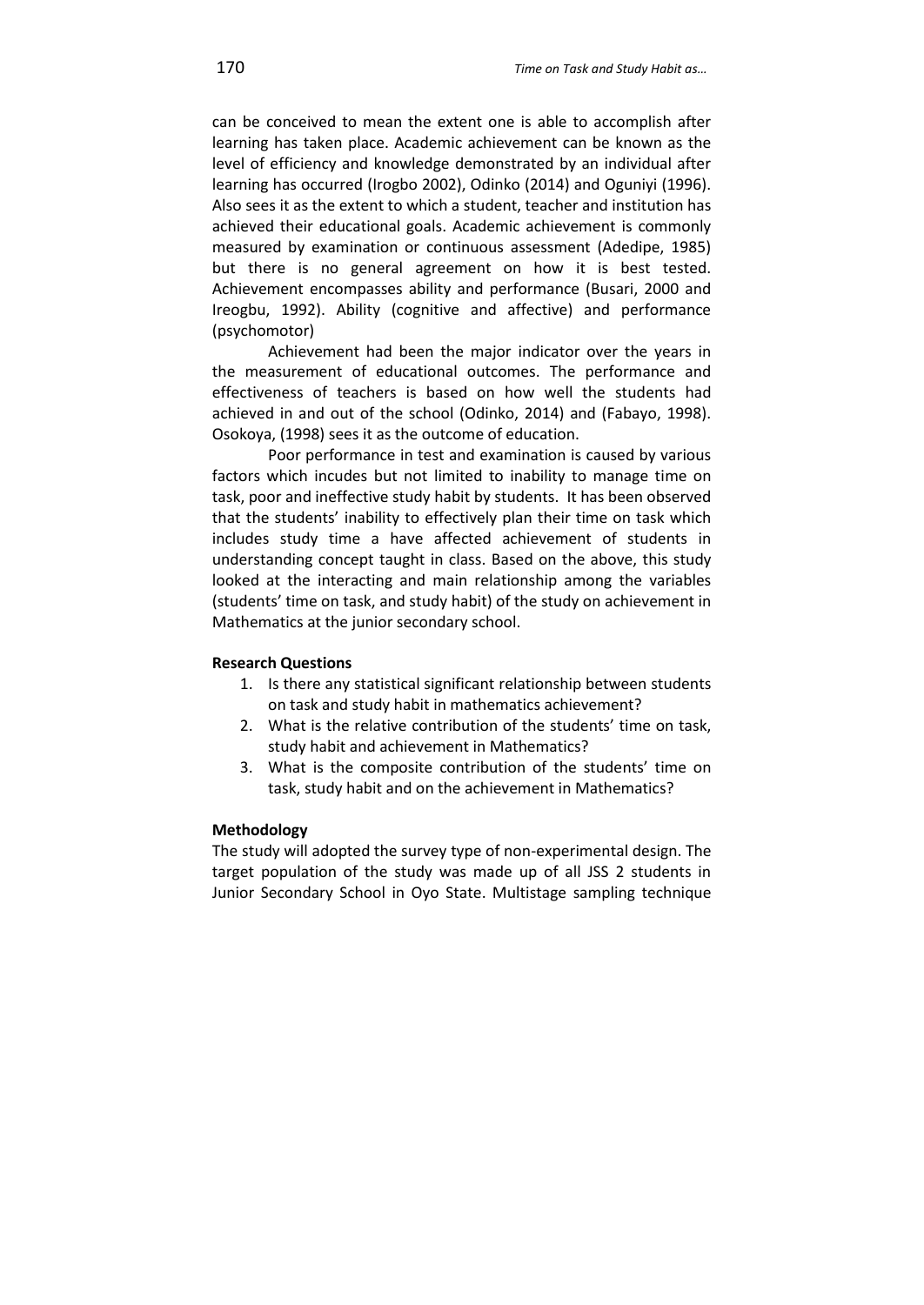was used the study. Oyo State has three senatorial districts namely, Oyo South, Oyo North and Oyo Central senatorial districts. Oyo Central senatorial district was randomly selected. Simple random sampling technique was used to select Ido and Akinyele Local Government Areas from the selected Senatorial Districts. Five private and five public junior secondary schools were randomly selected from the selected Local Government Area, making a total of ten schools for the two selected Local Government Area. Twenty 20 male and 20 female JSS 2 students were selected from each school, giving a total of 400 students as sample. Two instruments used for the study are:

- 1. Mathematics Achievement Test (MAT)
- 2. Mathematics time on task and study habit scale.

## **Data Analysis**

The data collected was analysed using Pearson product moment correlation, multiple regression and independent t-test.

#### **Results and Discussions Research Question 1**

1. Is any statistical significant relationship between students on task and study habit in mathematics achievement?

|  |                    |  |  | Table 1: Correlation Matrix of Variables of Achievement in |  |
|--|--------------------|--|--|------------------------------------------------------------|--|
|  | <b>Mathematics</b> |  |  |                                                            |  |

|                    | Time on task | Study habit | <b>MAT</b> |
|--------------------|--------------|-------------|------------|
| Time on task       | 1.000        | 0.764       | 0.233      |
| Study habit        | 0.764        | 1.000       | 0.146      |
| MAT                | 0.233        | 0.146       | 1.000      |
| Mean               | 22.09        | 20.82       | 17.85      |
| Standard deviation | 9.27         | 7.62        | 4.55       |

The table above showed that the correlation between time on task and study habit was high with a value r=0.764. This implies that the relationship between the two predictors is positive and relatively strong. Correlation between time on task and mathematics achievement had a value of r=0.233 and study habit and mathematics achievement has r=0.146. The correlations between them are positive but low. This implies that there was positive correlation which means that student's time on task and achievement in mathematics are in the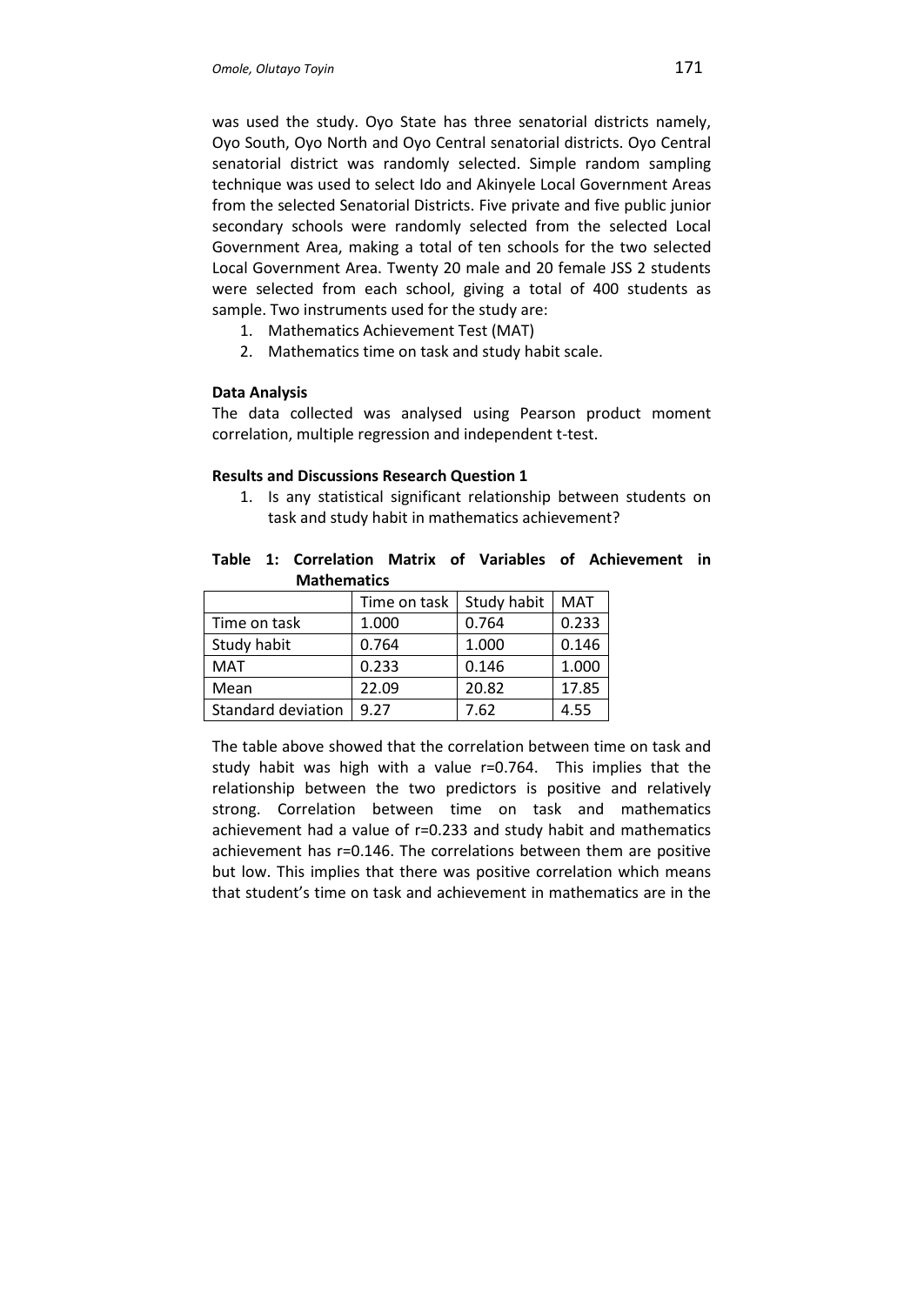same direction. The more efficient the students are on time on task the more they do well in mathematics. Furthermore, the correlation between study habit of students and achievement in mathematics is r=0.146, p<0.05. This implies that student's study habit and achievement in mathematics are positive. That is, the more they have good study habit, the more they do well in mathematics.

# **Research Question 2**

What is the relative contribution of the students' time on task, study habit and achievement in Mathematics?

| Table 2: Summary of Relative Contribution of Students' Time on Task, |  |
|----------------------------------------------------------------------|--|
| <b>Study Habit and Mathematics Achievement</b>                       |  |

|              | Unstandardized<br>Coefficient |           | Standardized<br>Coefficient |          |      |
|--------------|-------------------------------|-----------|-----------------------------|----------|------|
| Model        | B                             | Std.Error | <b>Beta</b>                 |          | Sig. |
| (Constant)   | 15.705                        | 0.722     |                             | 21.740   | .000 |
| Study habit  | $-.044$                       | .046      | $-.073$                     | $-0.960$ | .337 |
| Time on task | .146                          | .038      | 297                         | 3.824    | .000 |

Table shows that students' time on task significantly predict the student performance in mathematics. This is time on task (β = .297,  $t_{(3,96)}$ =3.824, p< .05),which means that time on task contributed significantly to the prediction of students' performance in mathematics. The study reveals that time on task turned out to be the strongest predictor of students' academic achievement in mathematics.

# **Research Question 3**

What is the composite contribution of the students' time on task, study habit and on the achievement in Mathematics?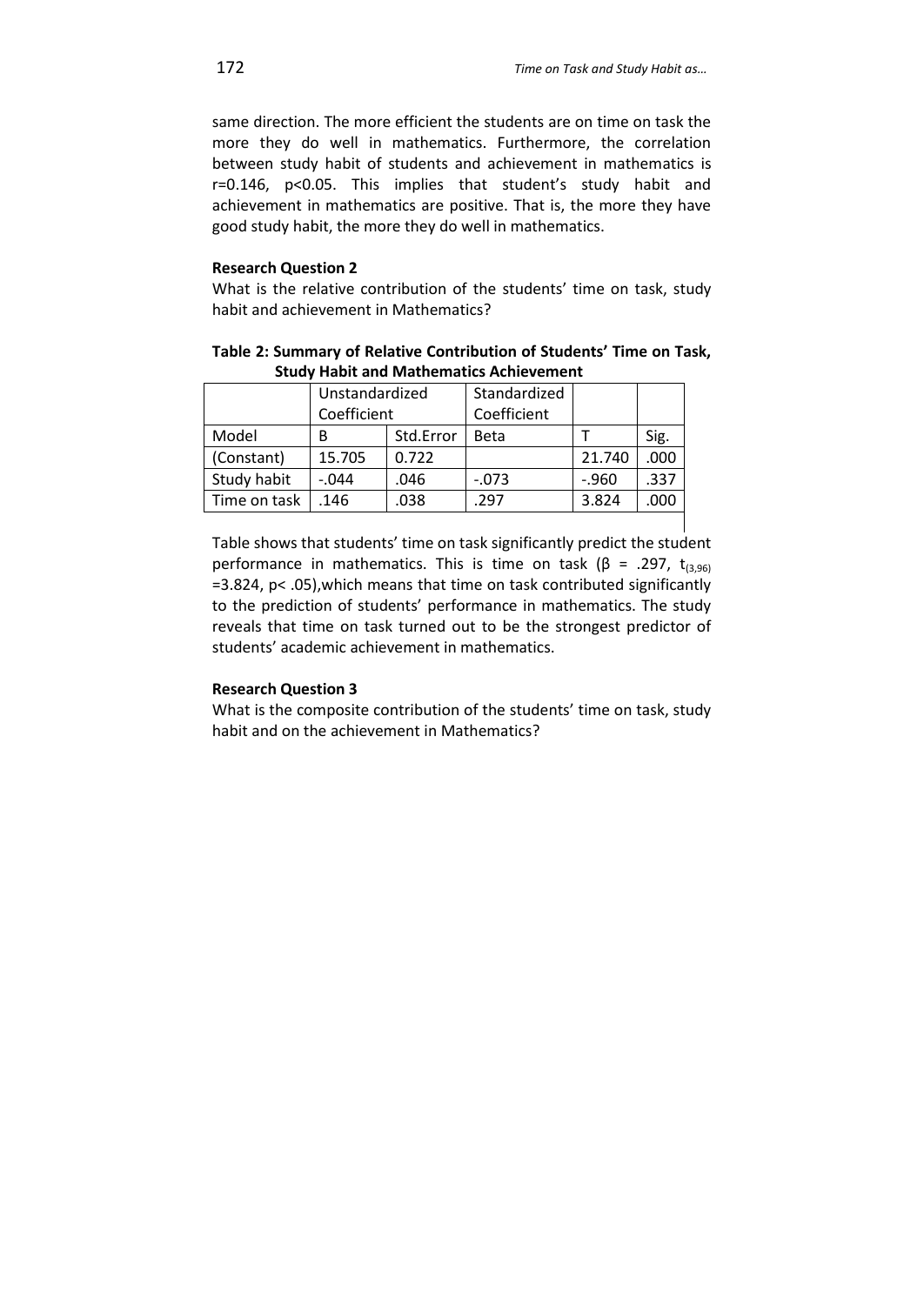# **Table 3: Summary of Regression Analysis Showing the Composite Contribution of Time on Task and Study Habit on Mathematics Achievement**

 $R = 0.240$ 

 $R$  Squared = 0.057 Adjusted R Square = 0.050 Standard Error of the Estimate = 4.442

| ۸<br>n<br>V |
|-------------|
|-------------|

| ANUVA      |           |     |         |       |      |  |  |  |
|------------|-----------|-----|---------|-------|------|--|--|--|
| Model      | оf<br>Sum | DF  | Mean    |       | Sig  |  |  |  |
|            | Square    |     | Square  |       |      |  |  |  |
| Regression | 474.919   |     | 158.306 | 8.024 | .000 |  |  |  |
| Residual   | 7793.357  | 395 | 19.730  |       |      |  |  |  |
| Total      | 8268.276  | 397 |         |       |      |  |  |  |

Significant at p<0.05

F(2,397)=8.024,P=0.00

The value obtained revealed that the coefficient of Multiple Regression is (R) =0.240, (R<sup>2</sup>) = 0.057 and adjusted R square is (R<sub>adj</sub>) = 0.050. The model has a positive correlation. Therefore, the variance observed is 0.057 which accounts for 5.7% estimate of the total variation of student performance in mathematics. Hence, it is attributable to the contribution of the predictor variables built into the regression model. Furthermore, F-test examines the relationship to which the independent variables and dependent variable were linear. The F-ratio  $\left(3,396\right)$  = 8.024, p<0.05 was significant and allows for a reliable prediction of student performance in mathematics.

# **Discussion of results**

The result revealed that time on task had a significant correlation with academic achievement in mathematics. It implies that achievement in mathematics positively influenced time plan and task plan, indicating that students with good productive time and task will have high grades in school. They will also have the ability to combine their learning activities with other activities. The present study is in agreement with the work of Hattie (2009) that says productive use of time determined achievement, implying that what matters most is to create conditions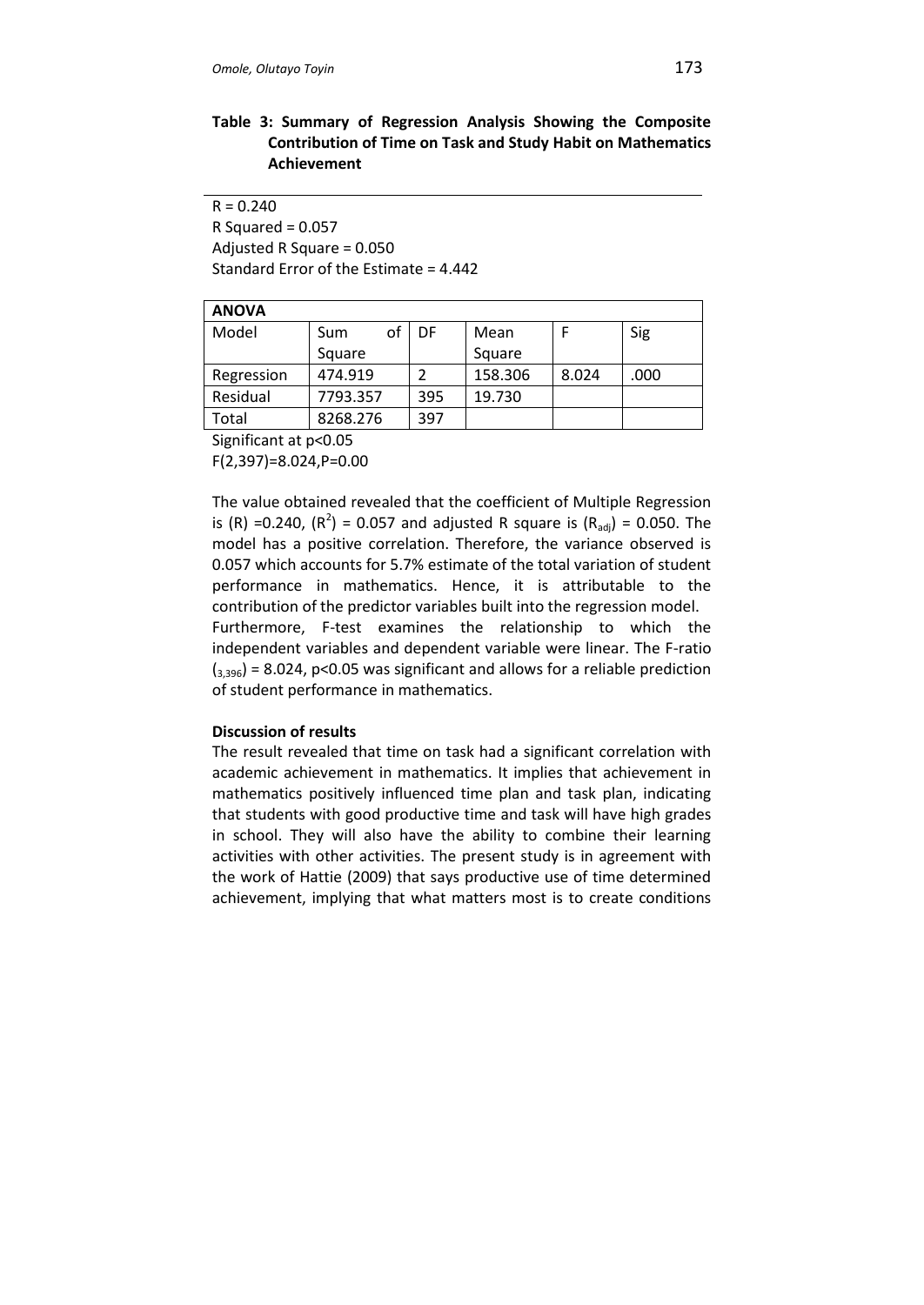that keep students engaged, rather than just extending time. Also, Cotton (1989), in the finding reported that increasing time on task is more beneficial in more highly structured subjects, such as mathematics and foreign languages, than in the less structured ones, such as language, arts and social studies, unless the content in those areas is largely skill-based (e.g. writing, reading) and, therefore, more structured.

The result also reveals that study habit had a significant correlation with academic achievement in mathematics, this is also in line with earlier findings of Owusu-Acheaw and Larsondelete (2014), who in their study confirmed that reading habit influence academic performance and there was a relationship between reading habit and academic performance. Mashayekhi, Rafati, Mohamad and Yahaghi (2014) also reported positive correlation between the study habits and academic achievement. Given that variable, such as study habits have a significant relationship with the academic achievement. Successful achievement in any form of activity is based upon study, interpretation and application (Yoloye, 1999), and that study should have a purpose. It therefore depends on individual to decide why he or she wants to study, either to gain new ideas or to find out relationship between two different things. What one learns as a result of study depends on the degree at which one succeeds in achieving that aim or purpose. The implication of the result is that many students may fail, not because they lack ability, but because they may not have adequate study skills, hence failure is inevitable.

The result also revealed that study habit had a significant correlation with academic achievement in mathematics, this is also in line with earlier findings of Owusu-Acheaw and Larson (2014), in their study confirmed that reading habit influence academic performance and there is a relationship between reading habit and academic performance. Mashayekhi, Rafati, Mohamad and Yahaghi (2014) also reported positive correlation between the study habits there and academic achievement. The variable, such as study habits have a significant relationship with the academic achievement. Successful achievement in any form of activity is based upon study, interpretation and application (Yoloye 1999), and that study should have a purpose. It therefore depends on individual to decide why he or she wants to study, either to gain new ideas or to find out relationship between two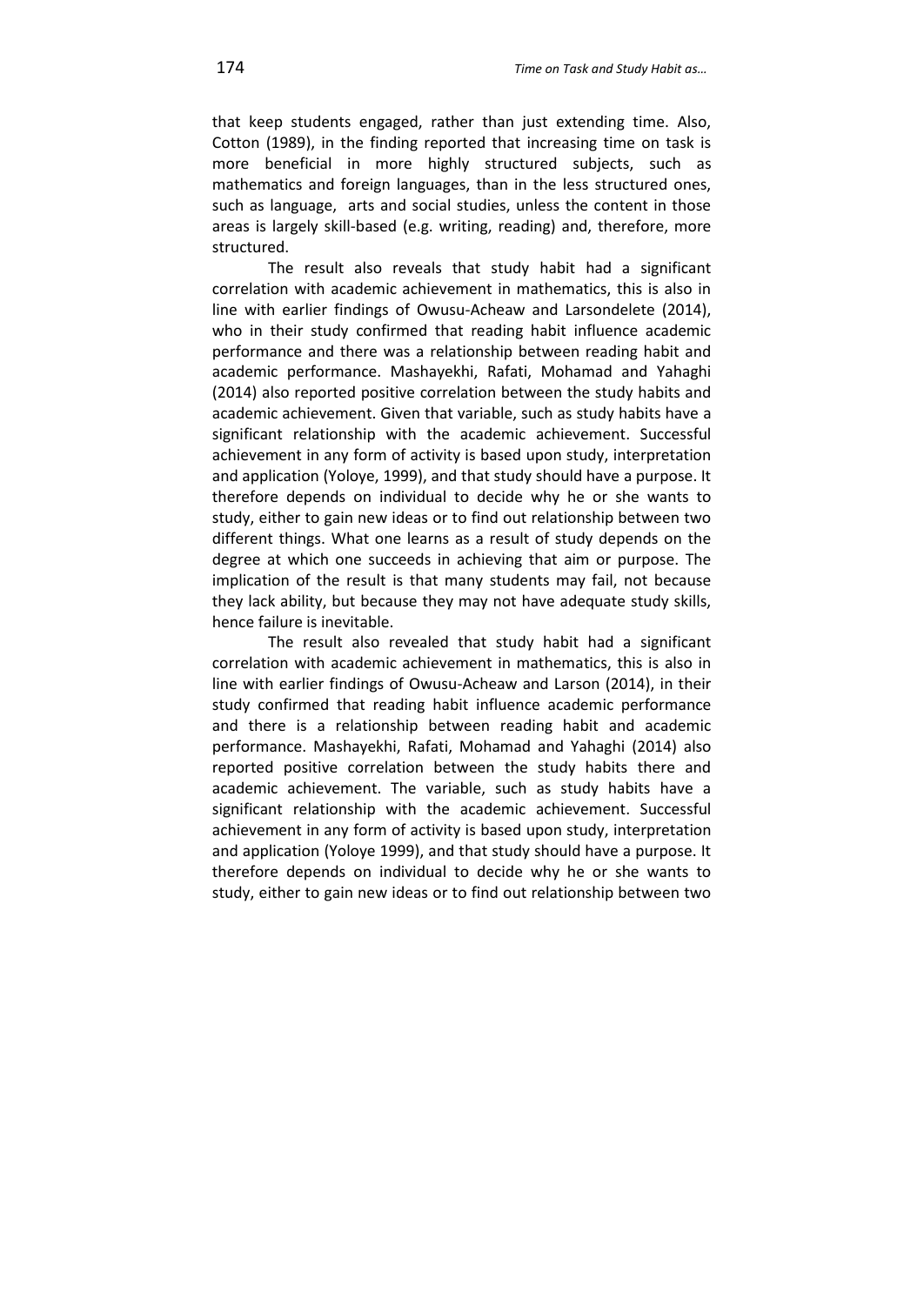different things. What one learns as a result of study depends on the degree at which one succeeds in achieving that aim or purpose. The implication of the result is that many students may fail not because they lack ability but because they may not have adequate study skills, hence failure is inevitable. Bashir and Mattoo (2012) findings revealed a highly significant relation among various variables of study habits and academic performance. The essence of education is in ability to study. Therefore to cultivate and propagate study habit in our student is to promote study education, which determines the state of national development. This above statement was supported by Greene (2011) as he posited that reading habit is best formed at a young impressionable age in school, but once formed, it can last one's life time.

The study reveals that time on task is the strongest predictor of students' academic achievement in mathematics. This result is explainable bearing in mind that many variables are time bound and that time and planning are highly vital to student academic achievement. The other predictor also needs the factor of time to be able to be relevant to academic achievement. The result of finding corroborates the opinion of Onu (2016) who opined that time allocation for study has to do the process of organizing one's activities to achieve the best results within the available times. This is also the view of Okobiah and Okorodudu (2006) who claimed that students should be conscious of how their time is utilized and not just letting them waste away. Therefore, it is worthy of note to say that, there is a significant relationship between time allocation for study and students' academic performance in mathematics in secondary schools.

The result of the analysis shows that the students' time on task, and study habit significantly predicts students' academic achievement in mathematics. The result revealed that academically successful students must be able to achieve to perfection how the two predictors supplement each other in jointly predicting achievement in mathematics.

## **Conclusion**

In conclusion, the result also revealed that study habit contributed significantly to academic achievement in mathematics. Time on task contributed significantly to the prediction of students' performance in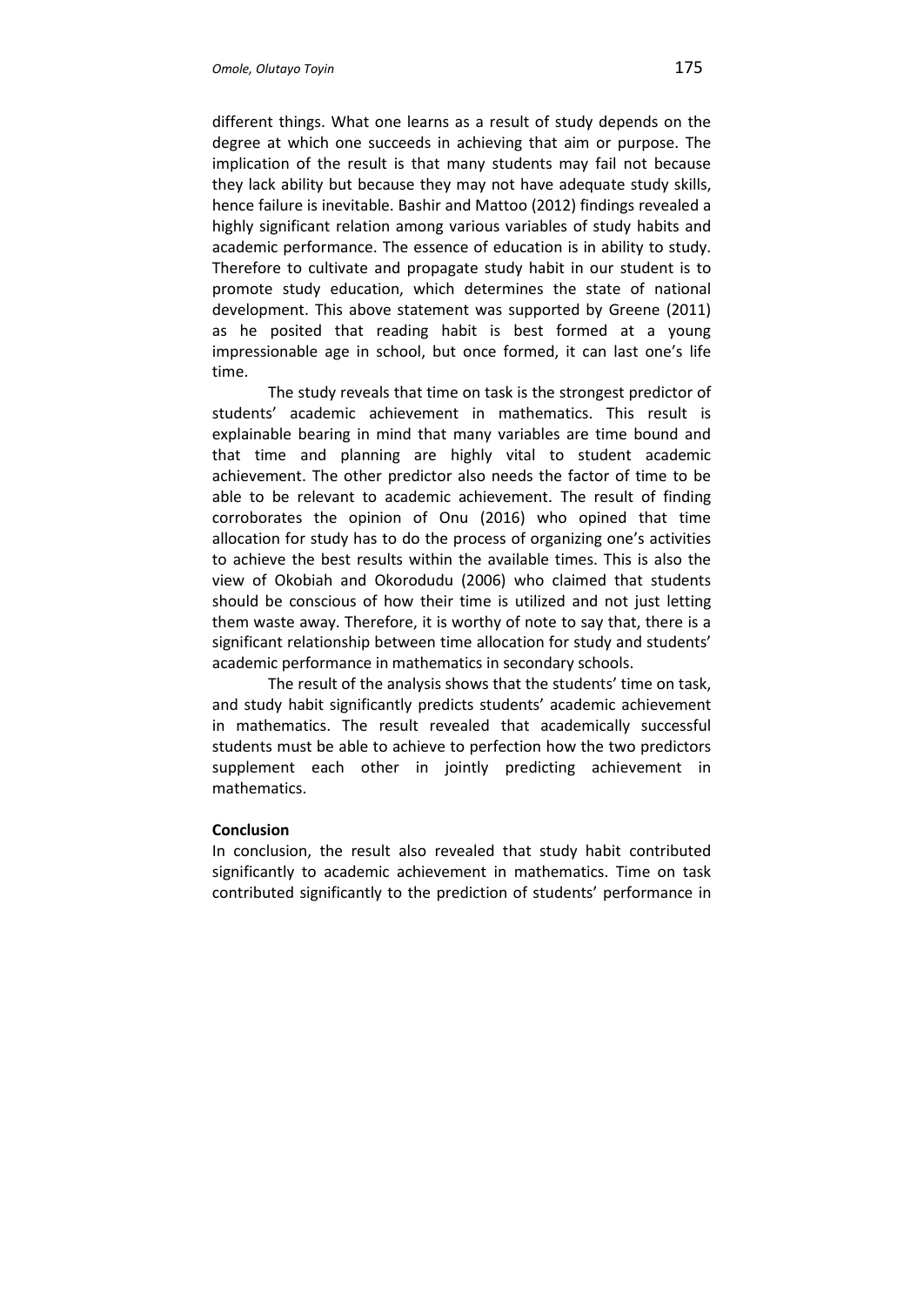mathematics. Furthermore, students' time on task, and study habit also significantly predicts students' academic achievement in mathematics. The result revealed that academically successful students must be able to achieve to perfection how the two predictors supplement each other by jointly predicting achievement in mathematics. The findings of the study showed that the more efficient the students are on time on task the more they do well in mathematics. Also, study habit significantly predicts students' academic achievement in mathematics. Conclusively, the findings established that time on task and study habits determine students' achievement in mathematics.

# **Recommendations**

The following recommendations are hereby made:

- 1. There is need for students to plan their learning time effectively, this will help them to perform better in their academics
- 2. Following time plan can help reduce wastage of time, as this will help students to be more focused. Student will know next step to take if the time is well planned
- 3. It is recommended that students improve their study habit by following the plans and time schedule for each activity of the day.
- 4. There is need for students to develop good study habit, by having good time table and adhere to it strictly.

# **References**

- Abdu-Raheem, B. O. (2012). Gender differences and students' academic achievement and retention in Social Studies Among Junior Secondary School Students in Ekiti State. *European Journal of Educational Studies*, 4(1), 20
- Alex, G. (2011). Definitions of study habits. Retrieved from www.answers.com, on 4th February, 2013.
- Anderson, L. W. (1973). Time and school learning. Doctoral Dissertation, University of Chicago.
- Bashir, I. & Mattoo, N. (2012). A study on study habits and academic performance among adolescents (14-19) years. Int. J. Soc. Sci. Tomorrow, 1 (5), 14-19.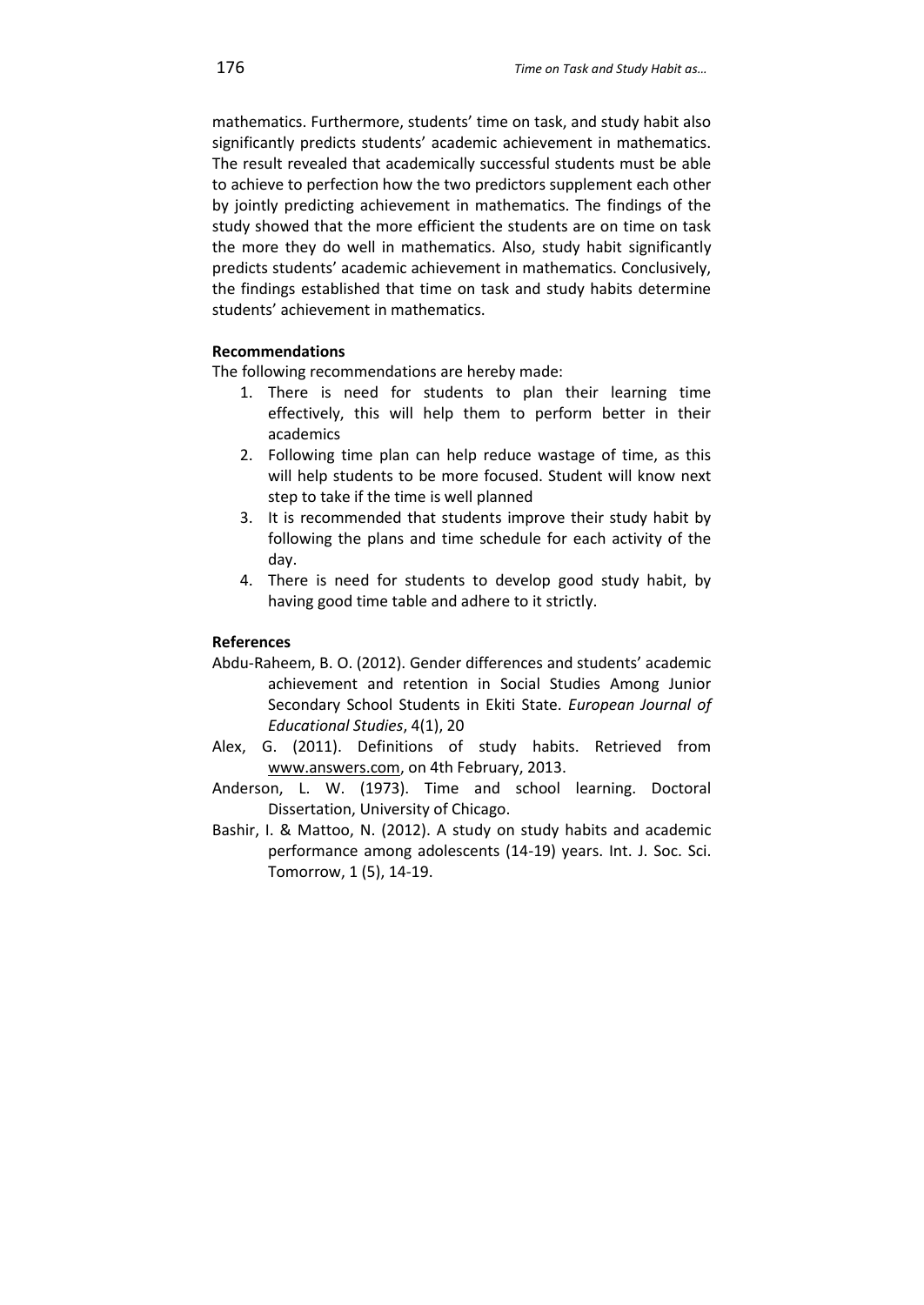- Busari, A.O. (2000). Identifying stress in perceptions of academic stress and reaction to stressors based on gender among first year university students. International Journal of Humanities and Social Science, 2 (14), 138-146
- Busayo I.O. (2011). The school library as a foundational step to children's effective reading habits. Library philosophy and practice. Retrieved On 19th November, 2013 from Http://Unlib.Edu/LPP
- Denlinger, J. C. (2009). The effects of time management on college students' academic performance, Ball State University, Fact Book (Students/Enrollment\.
- Mashayekhi, F.; Rafati, S.; Mashayekhi, M.; Rafati, F.; Mohamadisard, M.R.; & Yahaghi, E. (2014). The relationship between the study habits and the academic achievement of students in Islamic Azad University of Jiroft Branch.An Unpublished paper
- Greene, B. (2001). "Testing reading comprehension of theoretical discourse with close" *Journal of Research in Reading*. 24 (1), 32- 98.
- Hattie, J. (2009). The black box of tertiary assessment: An impending revolution. In L. H. Meyer, S. Davidson, H. Anderson, R. Fletcher, P.M. Johnston and M. Rees (Eds.), Tertiary Assessment & Higher Education Student Outcomes: Policy, Practice & Research (pp.259-275). Wellington, New Zealand: AkoAotearoa. International Journal of Current Research and Academic Review-(IJCRAR).
- *Iroegbu*, O.M. (*1992)*. The impact of family background factors on academic achievement. Journal of Technical education, vol. 1, pp. 187-*92*.
- .Irogbo, I. (2002). Reading to remember: A guide of effective reading. Enugu: Longway Publishers.
- Odinko, M.N. (2014): Education research theory and practice. Ibadan, Giraffe Books
- Onu, C. (2016). A Handbook on Guidance and Counselling. Nsukka: University of Nsukka**.**
- Osokoya, M.M. (1998). Some determinants of secondary school student academic achievement in chemistry in oyo state.Unpublished Ph.D Thesis, University of Ibadan.